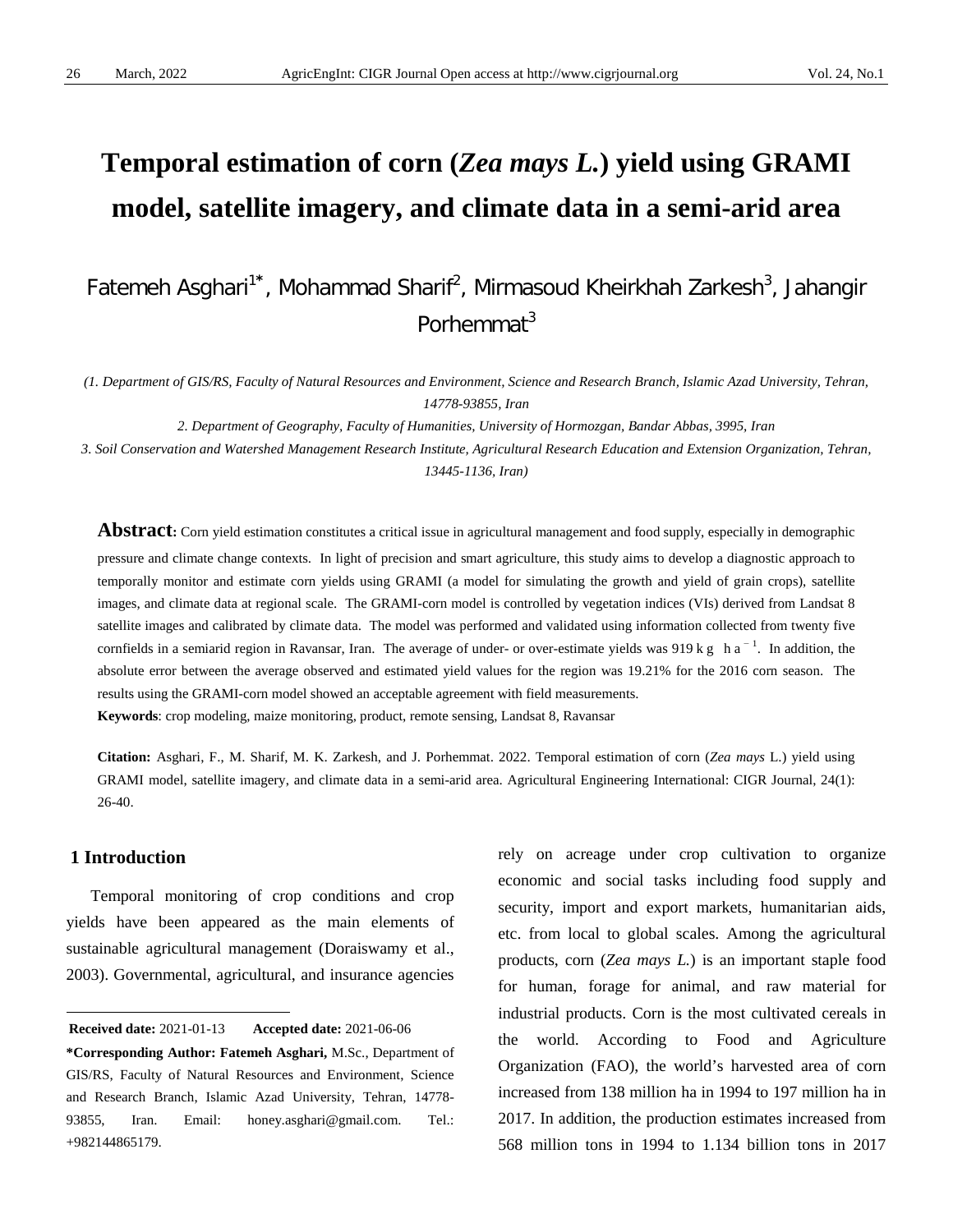[\(FAOSTAT, 2016\)](#page-12-1). Based on FAO, the population of the world will have the growth of 35% by 2050 which reaches 9100 million residents, chiefly in developing countries. To prepare food for this population, food production needs to increase by 70%, in accordance with the safety and conservation of natural resources. Notably, some studies demonstrated that corn yield could diminish in the coming years due to anthropogenic climate change. Main impacts of climate change on agriculture are deterioration in crop yields, effects on production, consumption, and commercialization, and effects on per capita caloric consumption and child nutrition. Corn crop yield straightly rely on many contextual factors like management practices, the environment, genotype, and their interactions [\(Khaki et al., 2020;](#page-13-0) [Sharif and Alesheikh, 2018\)](#page-13-1). The influence of regional climate patterns and large-scale meteorological phenomena are able to have a remarkable impact on agricultural production [\(Dahikar and Rode,](#page-12-2)  [2014\)](#page-12-2). It is therefore necessary to have tools that enable real time corn yield monitoring and estimation over large areas.

One of the challenging problems in precision agriculture is crop yield prediction, and many models have been suggested and validated so far. This issue requires the use of a number of datasets since crop yield rely on many different factors such as climate, weather, soil, fertilizer usage, and seed variety [\(Xu et al., 2019\)](#page-14-0). This illustrates that crop yield prediction is not a trivial task; instead, it involves several complicated steps. Presently, crop yield prediction models have the capability of estimating the real yield rationally, but a better performance in yield prediction is still favorable.

In light of smart agriculture and agronomy, remote sensing technology has been widely used in detection and classification of farmlands including corn yields [\(Atzberger and Eilers, 2011\)](#page-12-3). A combination of visible, infrared, and microwave wavelengths of multi-band satellites, such as Landsat-8, Sentinel-1, and Sentinel-2, enables estimating and forecasting vigor, density, health, and productivity of crops [\(Drusch et al., 2012;](#page-12-4) [Roy et al.,](#page-13-2) 

[2014;](#page-13-2) [Torres et al., 2012\)](#page-14-1). By analyzing the spectral features of vegetation derived from satellite images, crop canopies, crop conditions, and crop yields can be easily observed over large areas. Crop modeling and remote sensing (RS) are both prevalent methodologies that suggest all the advantages of the techniques accessible for practical assessments of crop productivity and growth conditions [\(Nguyen et al., 2019\)](#page-13-3). A crop model permits for sequential simulation, whereas RS enables consistency in the monitoring of geographic and spatial variations in crop conditions and productivity [\(Kim et al., 2015;](#page-13-4) [Jeong et al.,](#page-13-5)  [2018b\)](#page-13-5). The success of the remote sensing in crop modeling mainly originates in defining vegetation indices (VIs) as the primary explanatory indicator. However, crop modeling is still sensitive to soil and meteorological variables (e.g., temperature, precipitation, and moisture), which cannot be necessarily sensed on time, and need to be obtained from other sources [\(Moulin et al., 1998;](#page-13-6) [Moran et al., 1995\)](#page-13-7).

Several crop models have been proposed for the estimation of crop yields using satellite imagery (see reviews [\(Di Paola et al., 2016;](#page-12-5) [Rauff and Bello, 2015;](#page-13-8) [Oteng-Darko et al., 2013;](#page-13-9) [Hoefsloot et al., 2012\)](#page-12-6)). However, the functionality of a large number of them is dependent on the accuracy and completeness of input surface parameters [\(Ko et al., 2005\)](#page-13-10). These initial parameters cannot be easily obtained at the corresponding regional areas [\(Padilla et al., 2012\)](#page-13-11), which may consequently affect the crop models' performances. To overcome with the input parameterization constraint, various crop models have been introduced (e.g., GRAMI [\(Maas, 1992\)](#page-13-12)) that not only employ fewer input parameters but also are faster to estimate crop production parameters [\(Ameline et al., 2018\)](#page-12-7). The Gramineae (GRAMI)-crop model [\(Maas, 1993a,](#page-13-13) [1993b\)](#page-13-14) was developed by the CESBIO laboratory to simulate the growth and yield of grain crops. GRAMI can use remotely sensed information (e.g., VI and land cover) for adjusting model parameters and reducing the gap between remote sensing estimate and model measurement of crop growth [\(Alharbi et al., 2019\)](#page-12-8).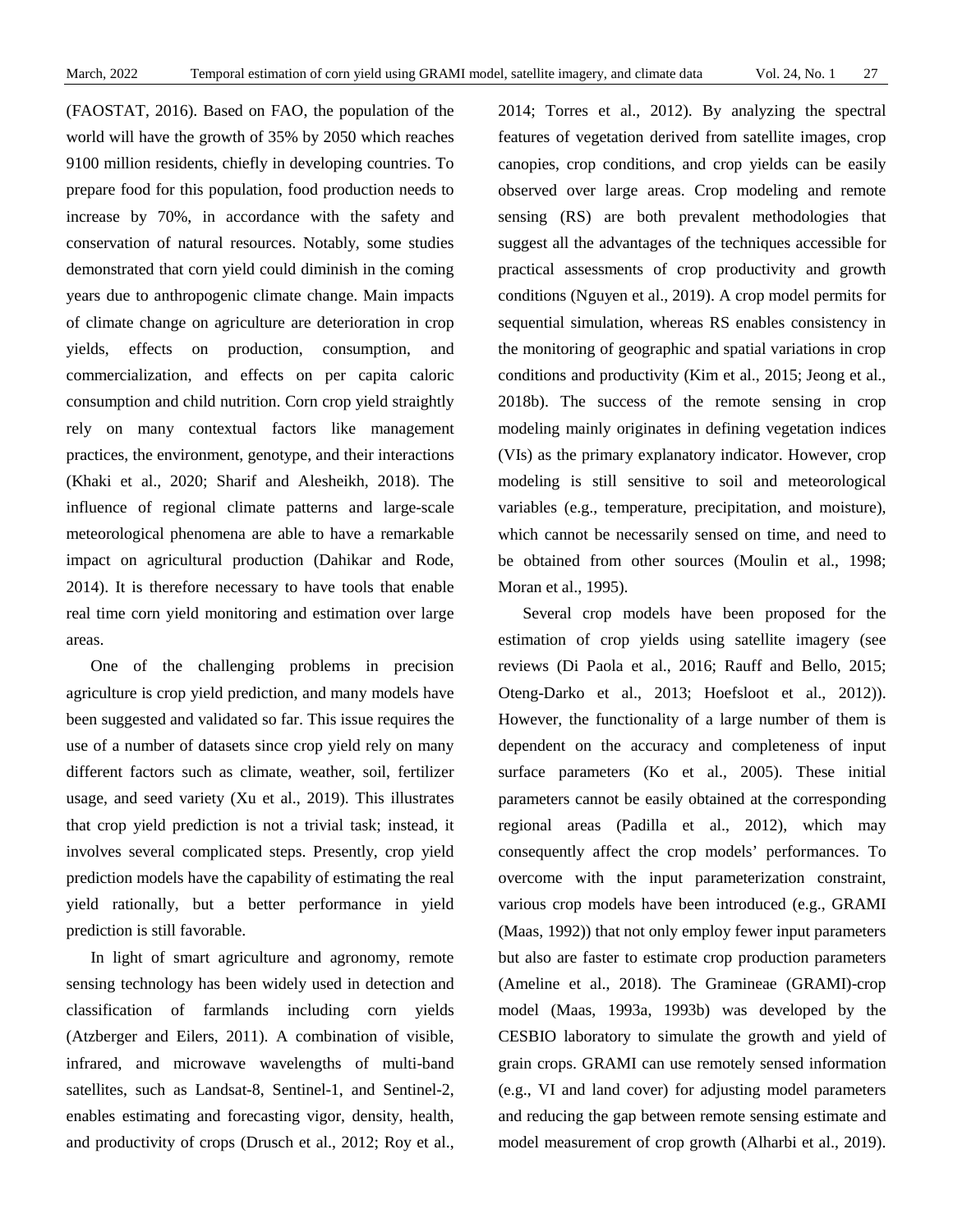GRAMI has been validated for various crop types such as wheat (*Triticum spp.*), corn (*Zea mays L.*), sorghum (*Sorghum bicolor*), cotton (*Gossypium spp.*), and rice (*Oryza sativa*) in contrasting climatic conditions [\(Kim et](#page-13-15)  [al., 2017;](#page-13-15) [Ko et al., 2005;](#page-13-10) [Kim et al., 2015;](#page-13-4) [Tashayo et al.,](#page-13-16)  [2020\)](#page-13-16). The present form of GRAMI has been retitled as a RS-integrated crop model (RSCM), representing that the model is updated with the abovementioned information for future simulations of several crops variously. The RSCM allows the monitoring of croplands at different scales, ranging from farm fields to various geographical regions [\(Jeong et al., 2018a;](#page-12-9) [Jeong et al., 2018b;](#page-13-5) [Jeong et al., 2020;](#page-12-10) [Yeom et al., 2018;](#page-14-2) [Shawon et al., 2020\)](#page-13-17).

Along with crop models, the contribution of climate data has been widely proved in the literature to estimate and measure crop production [\(Kamir et al., 2020;](#page-13-18) [Basso](#page-12-11)  [and Liu, 2019\)](#page-12-11). The influence of meteorological conditions on crop growth varies spatially and temporally [\(Butler and](#page-12-12)  [Huybers, 2013;](#page-12-12) [Zipper et al., 2016\)](#page-14-3). Meanwhile, the majority of the global models ignore the inherent correlation between the meteorological conditions in regions of study and crop yields [\(Van Ittersum et al., 2013;](#page-14-4) [Van Wart et al., 2013\)](#page-14-5). In this context, the objective of this study is to examine the GRAMI-corn model that is integrated with climate ancillary data for temporally

monitoring grain corn yield derived from high spatial resolution satellite images.

## **2 Materials and methods**

#### **2.1 Site description**

The city of Ravansar (34.34º N 46.39º E), which is located in the northwest of Kermanshah province, Iran, is selected as the area of interest (Figure 1). Ravansar's area is 1140  $km^2$  and lies 1343 m above sea level. Ravansar classified as Mediterranean climate meaning that it is sweltering and arid in summer, and very cold in winter. The temperature varies by  $25.6^{\circ}$ C from the warmest month (July) to the coldest month (January) with an average hightemperature of  $6.5^{\circ}$ C (43.7 $^{\circ}$ F) and an average lowtemperature of  $-4.3$ °C (24.3°F) of the year 2016 (May to September). The average annual temperature is 13.8°C [\(Climate-data,](#page-12-13) 2016). The climatic classification of Kermanshah province has been shown in Figure 2. Ravansar is characterized by sufficient annual precipitation (averages 551 mm) and susceptible agricultural lands for production of various crop species, such as wheat, barley, chickpea, and flint corn. This research selected 25 farms dedicated to corn production. The total area of the corn farms is 189 ha.



Figure 1 The study site: Ravansar, Kermanshah Province, Iran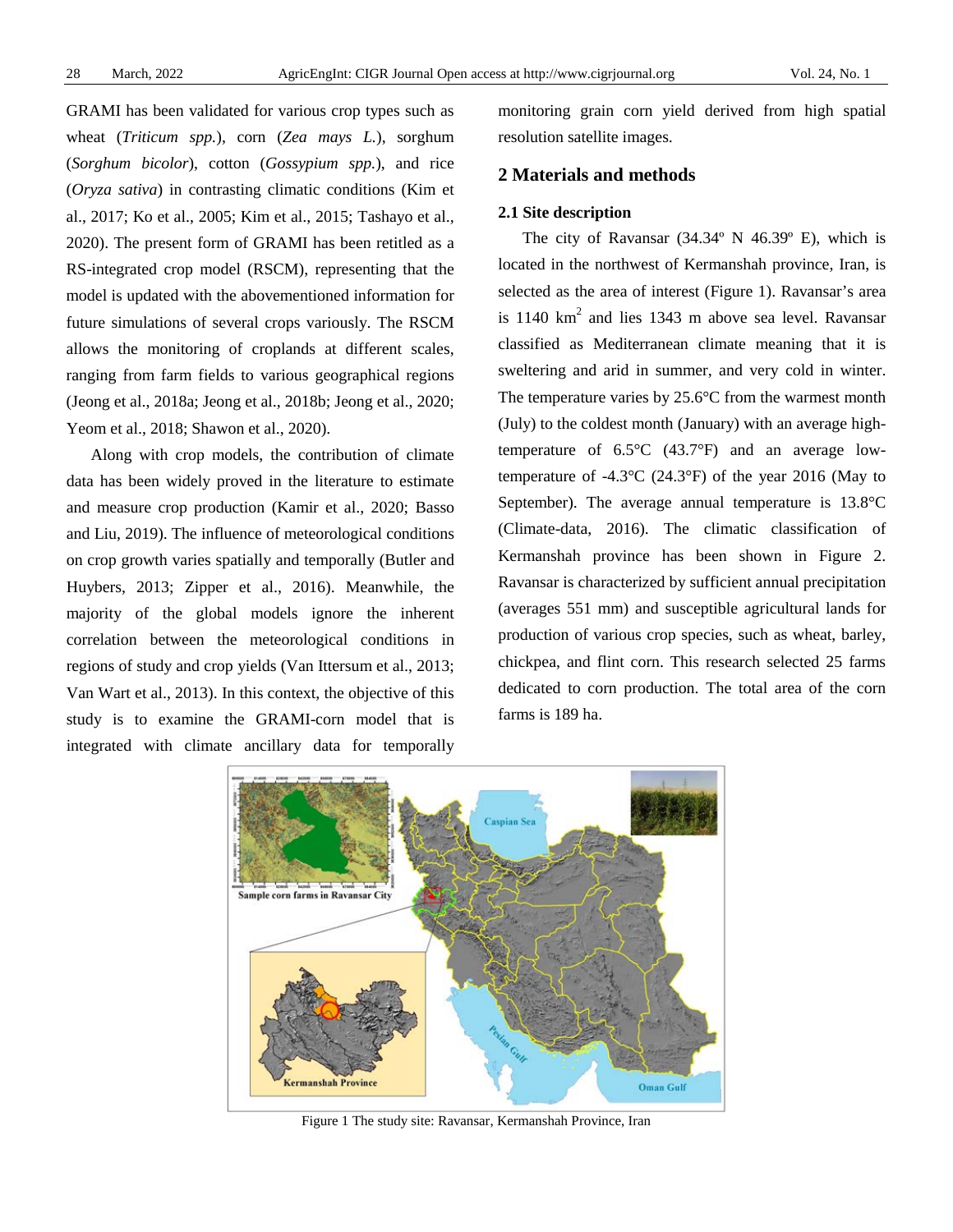

Figure 2 Climatic classification of Kermanshah Province

#### **2.2 Data and pre-processing**

In the current study, three data types namely satellite images, ground data, and climate records were employed. Pre-processing was performed on the dataset as follows.

*Satellite Data*: Five series of Landsat-8 images were acquired throughout corn cultivation period, from May to September 2016 [\(USGS, 2016\)](#page-14-6). In terms of preprocessing, geometric correction was already applied on the images, and only the radiometric correction was performed. It should be noted that, this correction involves two steps called sensor and atmospheric correction in order to convert the digital number (DN) values of the data to spectral radiance and then to reflectance (both at the sensor). This is followed by the removal of atmospheric effects, which are due to absorption and scattering, to perform atmospheric correction (reflectance at the surface).

*Ground Data*: According to corn crop calendar in Ravansar, several queries and ground measurements were performed for each field to determine canopy growths and features including leaves dimensions, bushes heights, sampling points coordinates, phenological stages of the samples, fresh and wet weights of samples, irrigation

period, and temperature at satellite crossing time. In addition, the AccuPAR LP-80 Ceptometer (Meter Group, USA) equipped with photosynthetically active radiation (PAR) sensor, was used for ground leaf area index (LAI) calculation. The obtained LAI map is compared with the normalized difference vegetation index (NDVI) map in Section 3.1. Throughout the crop season, the ground data were collected over 25 fields, in which 20 fields were used in calculations and five fields were used for validation and accuracy assessment.

*Climate Data*: Meteorological data including minimum and maximum daily air temperature were obtained from Kermanshah meteorological station (which is located 56 km far away from corn farms of the study) during the whole study season and the mean daily temperature was calculated. In addition, the average of monthly solar radiations was collected.

## **2.3 Methodology**

A schematic overview of crop yield estimation using the GRAMI-corn model is illustrated in Figure 3. This procedure follows three steps of calculating NDVI and LAI from remote sensing data and ground data, respectively, and developing the GRAMI model by using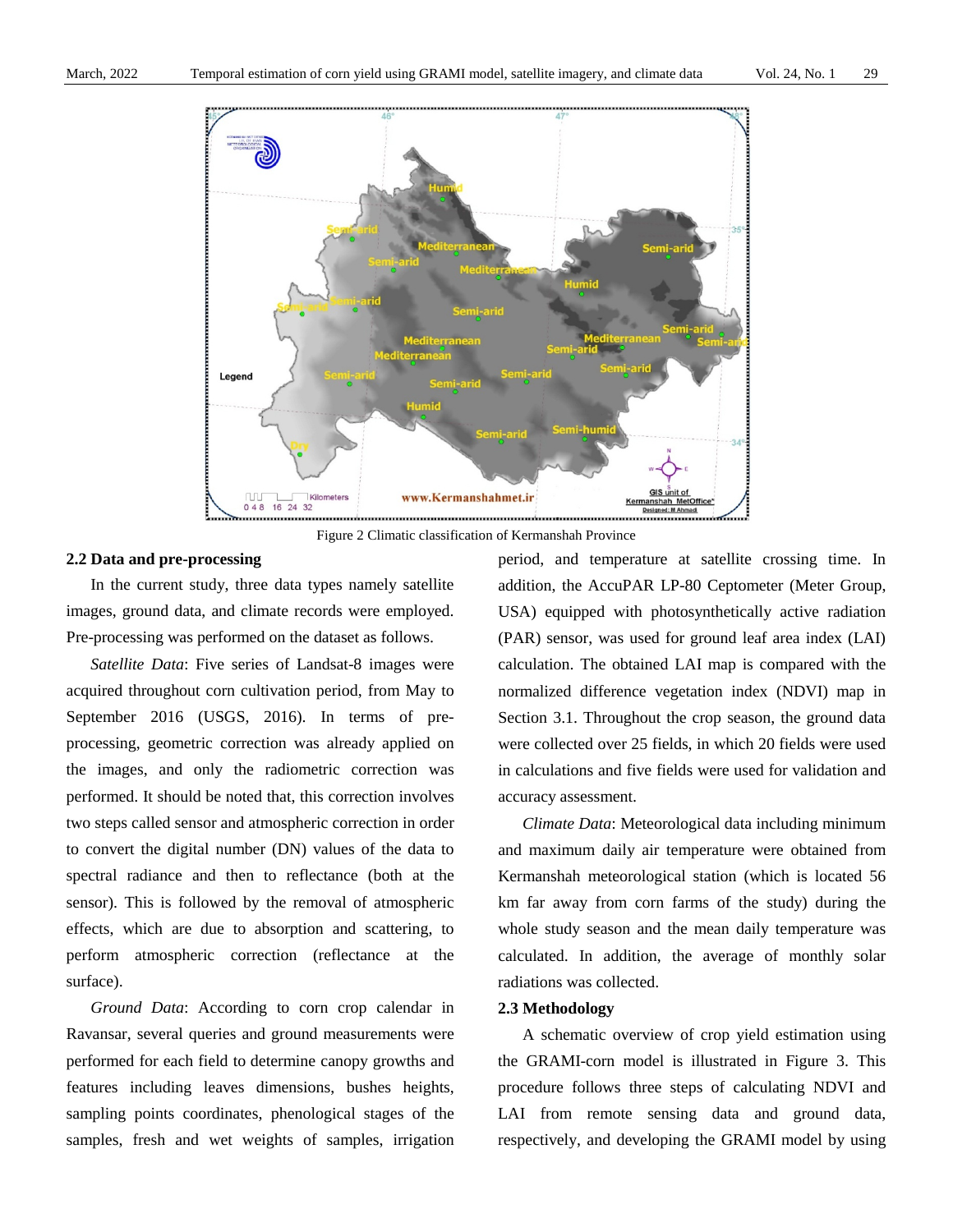climate data and LAI map.



Figure 3 Schematic representation of crop yield estimation using the GRAMI model

2.3.1 Calculation of LAI and NDVI

NDVI quantifies vegetation by measuring the difference between near-infrared with wavelength about 1100–2500 nm (NIR, which vegetation strongly reflects) and red light with wavelength about 650 nm (Red, which vegetation absorbs) as shown in Equation 1. NDVI values range  $(-1, +1)$ , however, there is not a distinct boundary for each type of land cover.

$$
NDVI = (NIR - Red)/(NIR + Red)
$$
 (1)

LAI indicates the total ground area of leaves related to the amount of light that can be intercepted by plants. LAI can be directly calculated or indirectly estimated. In this research, LAI was calculated by green leaf area per ground surface area (Equation 2), by using the AccuPAR LP-80 Ceptometer data that was equipped with photosynthetically

active radiation (PAR) sensor.

LAI = leaf area  $(m^2)$  / ground area  $(m^2)$  (2)

## 2.3.2 GRAMI model

Inspired by the GRAMI model and remotely sensed data, corn yield was estimated. According to [\(Maas,](#page-13-19)  [1993c\)](#page-13-19), there are four steps attributed to daily corn crop growth simulation including (i) quantifying the of growing degree-days (GDD), (ii) absorption of photosynthetically active radiation by leaf, (iii) dry mass produced by the leaf canopy, and (iv) specifying LAI classification of dry mass to leaf, stem, and grain.

Equation 3 determines the increment of aggregated growing degree-days  $(AD)$ .

$$
\Delta D = Max(T - T_b, 0) \tag{3}
$$

where  $T$  and  $T_b$  are the average daily air and crop-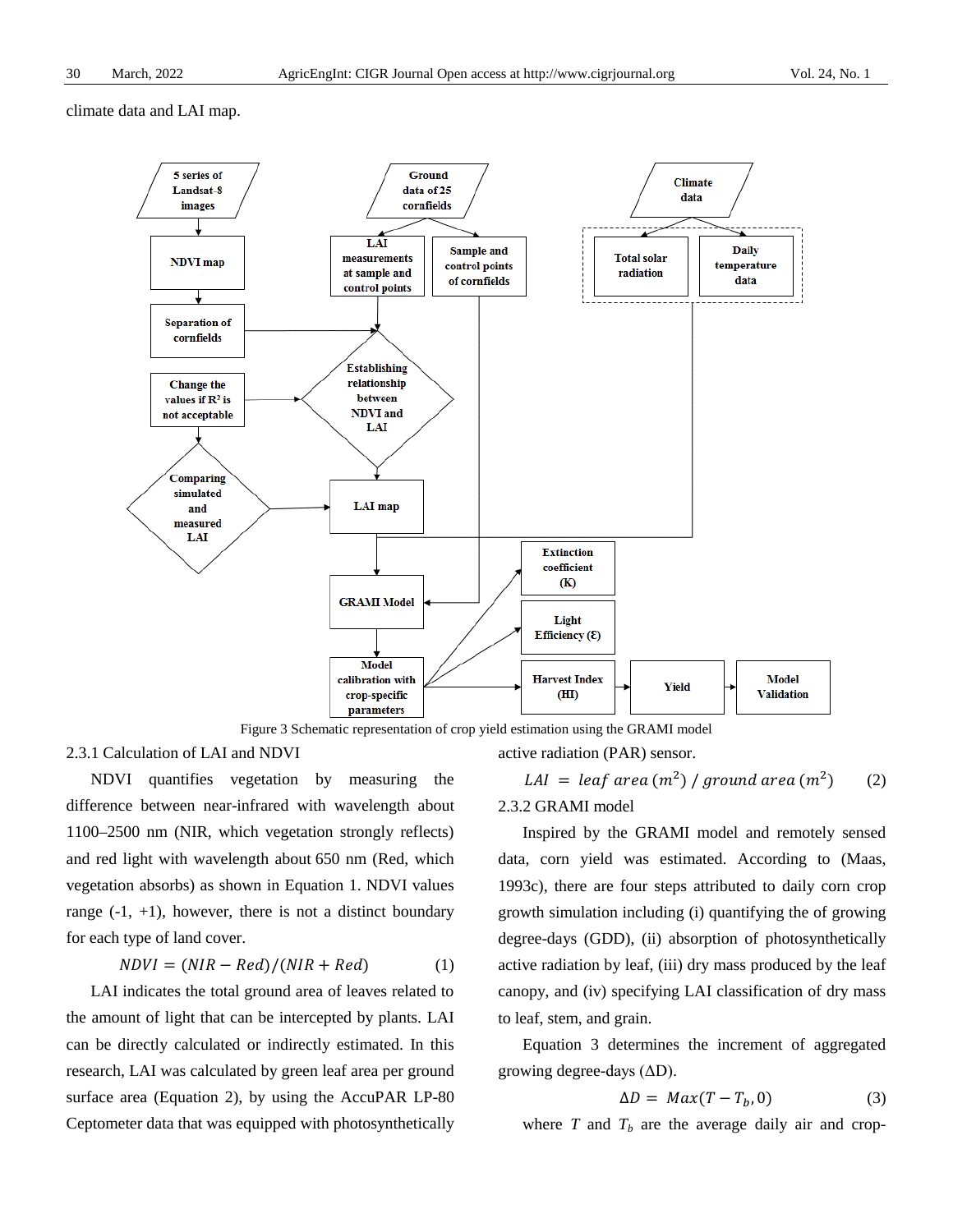specific base temperatures (°C), respectively. The value of *T<sub>b</sub>* for corn is 10°C. When  $T \leq T_b$ , the value of  $\Delta D$  is zero. The daily increase in above-ground dry mass  $(\Delta M, g \text{ m}^{-2})$ was calculated using Equation 4.

$$
\Delta M = \varepsilon Q \tag{4}
$$

where  $\varepsilon$  is the effective radiation efficiency in g MJ<sup>-1</sup> PAR and *Q* is the daily accumulated absorbed photosynthetically active radiation (MJ  $m^{-2}$ ) absorbed by the crop canopy through Equation 5.

$$
Q = \beta R (1 - e^{-K L A I}) \tag{5}
$$

In Equation 5,  $\beta$  is the fraction of total solar irradiance and is valued 0.45 [\(Monteith and Unsworth, 2013\)](#page-13-20), *R* is the incident daily total solar irradiance (MJ m<sup>−</sup><sup>2</sup> ), *LAI*  stands for the leaf area index, and *K* is a light extinction coefficient specified for a given crop.

The yield of the crop is a part of the total produced biomass equal to the harvest index based on Equation 6. According to the definition of harvest index, crop yield (kg ha<sup>-1</sup>) is the ratio of grain weight to the biomass weight above the ground at the time of crop maturity.

$$
Yield = HI \times M \tag{6}
$$

HI (non-unit) is the harvest index (i.e., dry weight of plant m<sup>-2</sup> /grain weight m<sup>-2</sup>) and *M* is the biomass (kg  $ha^{-1}$ ).

## 2.3.3 Statistical analysis

In this study, for model validation, values of simulated crop yield, biomass, LAI, and harvest index were compared with the measured values. Three statistical indices were used to determine the crop parameters and evaluate the performance of the model called *p*-value and  $R<sup>2</sup>$  using regression analysis and standard deviation. All processes of the regression model were implemented in the Statistical Package for Social Science (SPSS) software (Version 23.0). Linear regression was applied to obtain the NDVI-LAI relationship for model calibration and validation of this equation. Similarly, this procedure was applied between the weight of dry biomass (M) and the values of Q (total absorbed radiant energy) to obtain light efficiency  $(E)$  and calibration of this parameter. Moreover,

linear regression was performed between the dry weight of the seeds and the total biomass at harvest time to obtain the harvest index. A level of *p*-value<0.05 was considered to statistically assess the significance of the regressions.

## **3 Results**

## **3.1 NDVI and LAI maps**

#### 3.1.1 NDVI maps

In the present study, once NDVI maps have been prepared from Landsat 8 satellite imagery, the LAI values were compared with the values of the NDVI derived from the satellite image (the pixel values where the sample points were located) and the empirical relationship between these two indicators was obtained. The relationship created after validation was employed to obtain the LAI map of satellite images. The generated map was used as one of the inputs of the GRAMI model to prepare a map for crop yield. Figure 4 shows NDVI variations during corn sowing indicating that with the growth of the corn plant, the amount of NDVI increases until the corn reaches its maximum growth. After that, the amount of NDVI decreases as the corn leaves dries.



Figure 4 NDVI variations during corn sowing 3.1.2 Leaf Area Index (LAI)

The LAI value was measured at the sampling points by the ceptometer to estimate canopy PAR interception. These values were transferred to the map according to the coordinates of the harvested points. The values obtained for LAI were compared with pixel values of the NDVI map for empirical relationships. Figure 5 shows the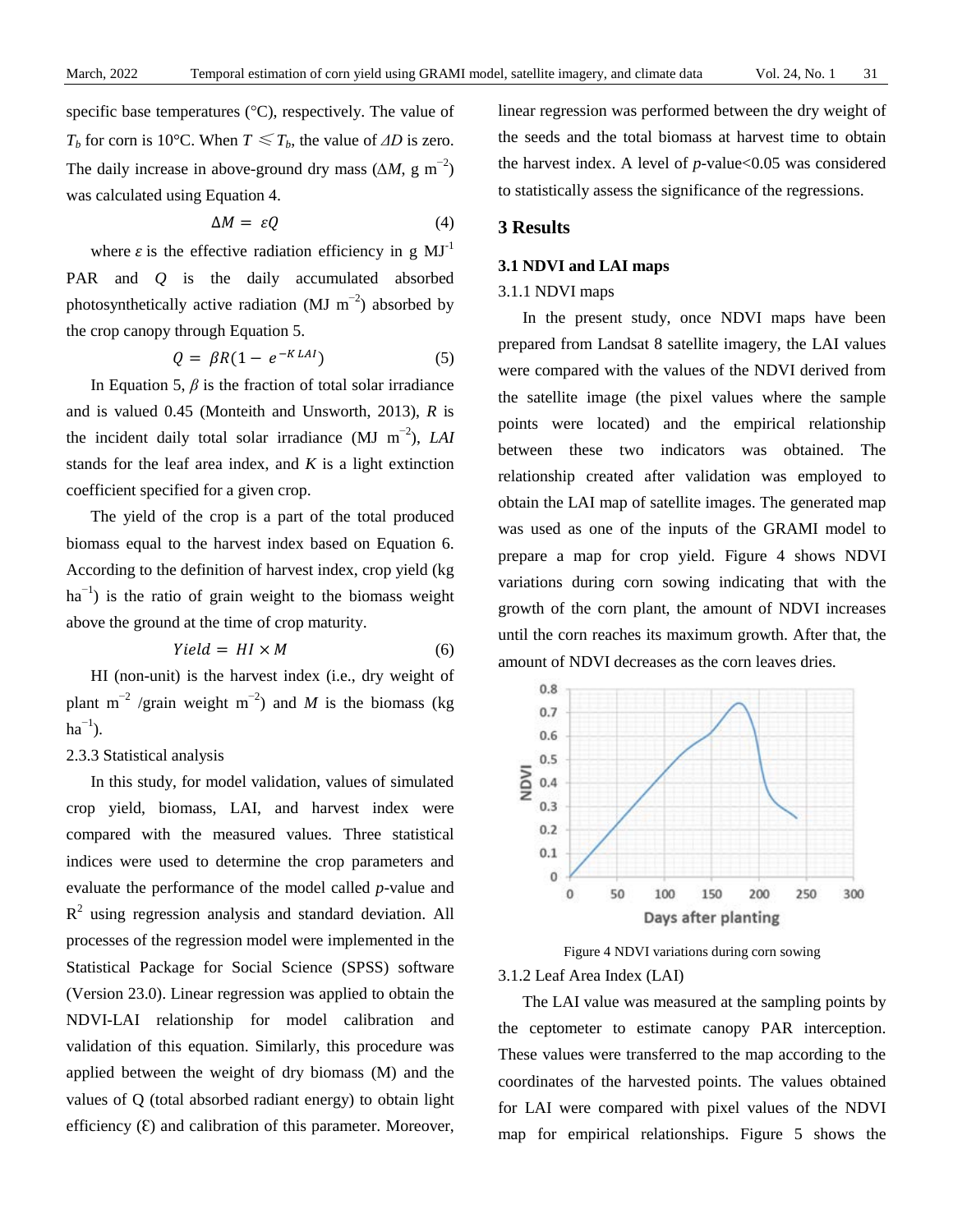number of sample points and Table 1 indicates the measured LAI values, which are obtained at the time of visiting the region. In order to check data variability, Standard Deviation of LAI values was calculated with the result of 1.91, meaning that the data points tend to be very close to the mean. More precisely, the average distance between the values of the data in the set and the mean indicates an acceptable measure.



Figure 5 Selected cornfields

**Table 1 Average ground LAI measured at sampling points**

|     | May  | June | July | <b>August</b> | sentember |
|-----|------|------|------|---------------|-----------|
| LAI | 0.94 | 3.64 | 5.49 | 4.69          | 1.01      |

In order to check data variability, the standard deviation of LAI values was calculated as 1.91 indicating that the data points tend to be very close to the mean.

## 3.1.3 Relationship between NDVI and LAI

The combination of NDVI-LAI can reveal the state of crop vegetation cover. Given the dependency of NDVI and LAI, they are able to estimate and predict crop yield [\(Curran, 1994\)](#page-12-14). Therefore, for GRAMI model calibration, it was needed to compare the measured and simulated LAI values via obtaining a relation between LAI and NDVI

that leads to obtaining the values of simulated LAI. A regression was taken between the ground LAI value and the NDVI of satellite images at 200 sample points. The highest coefficient of correlation with the coefficients of determination were 0.8 (Polynomial regression) and 0.7 (Linear regression), respectively (Figures 6 and 7. In addition, the *p*-value<0.001 indicates that using a relation between these indices has been useful to obtain simulated LAI values.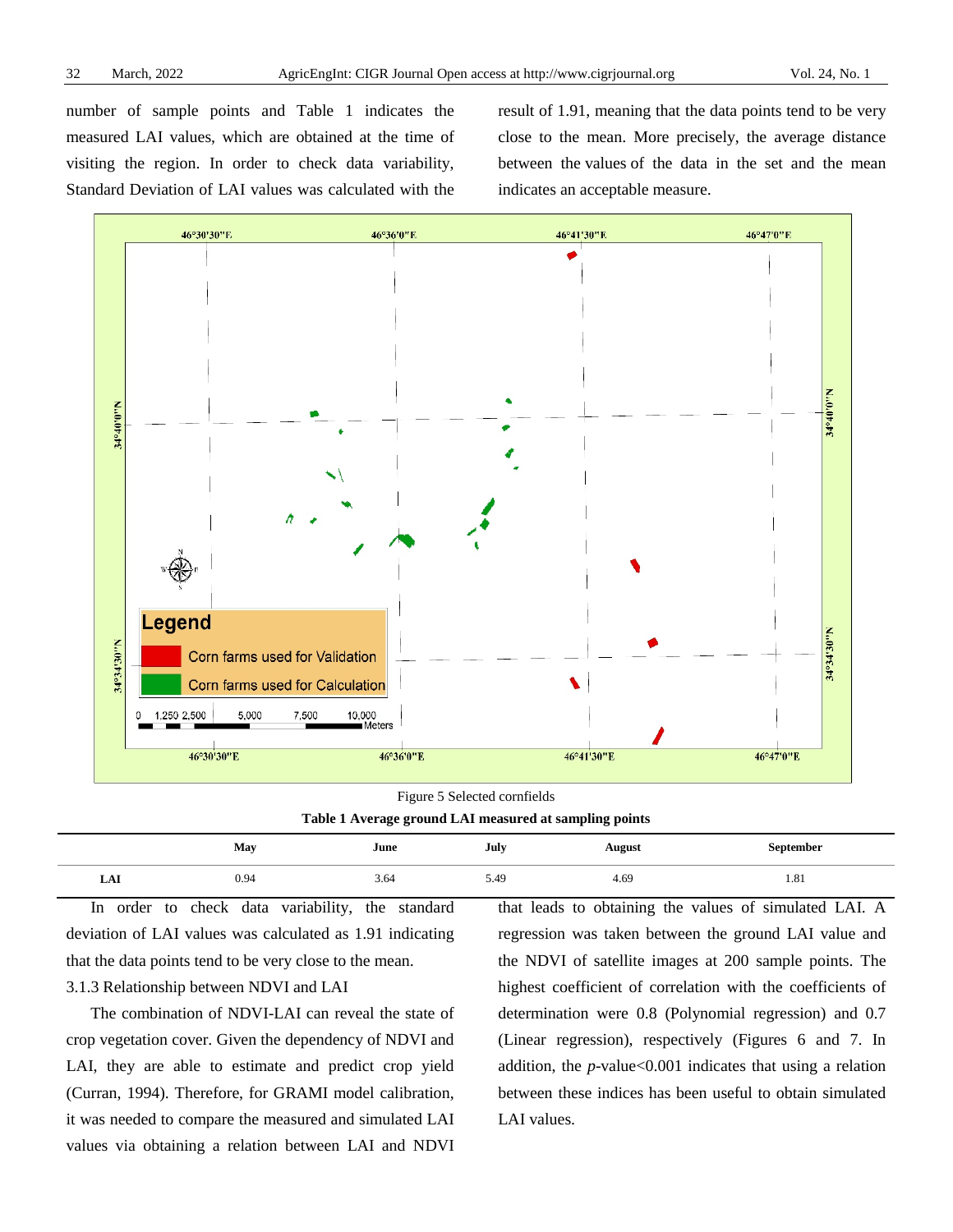

Figure 6 NDVI-LAI relationship (Polynomial regression)



Figure 7 NDVI-LAI relationship (Linear regression)



Figure 8 Relationship between measured LAI and simulated LAI at control points (Linear)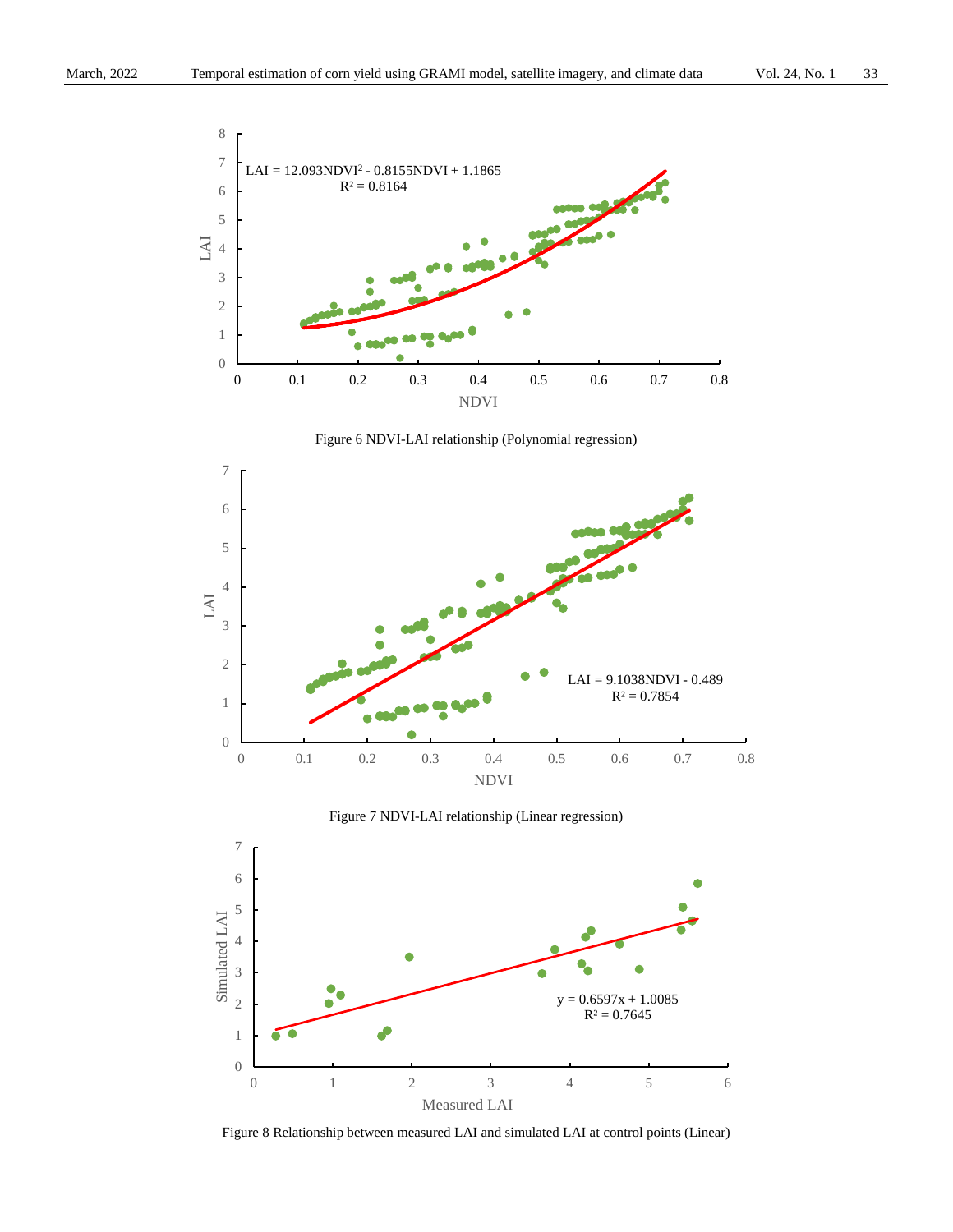

Figure 9 Relationship between measured LAI and simulated LAI at control points (Polynomial)

To validate the NDVI-LAI relationship, the LAI values, which were calculated at the control points, were compared with the LAI values of 20 ground points. The linear and polynomial regressions had  $R^2 = 0.76$  and  $R^2$ =0.77, respectively (Figures 8 and 9).

imagery during the corn growth to be used in the crop yield model. The map belonging to May 2016 can be seen in Figure 10 which is related to the planting stage until emergence of corn that indicates rising trend of LAI values from 1.21 to 6.87. This is the highest value at this month due to the beginning stage of flowering corn.

3.1.4 LAI map

Five LAI maps were prepared for five periods of



Figure 10 LAI map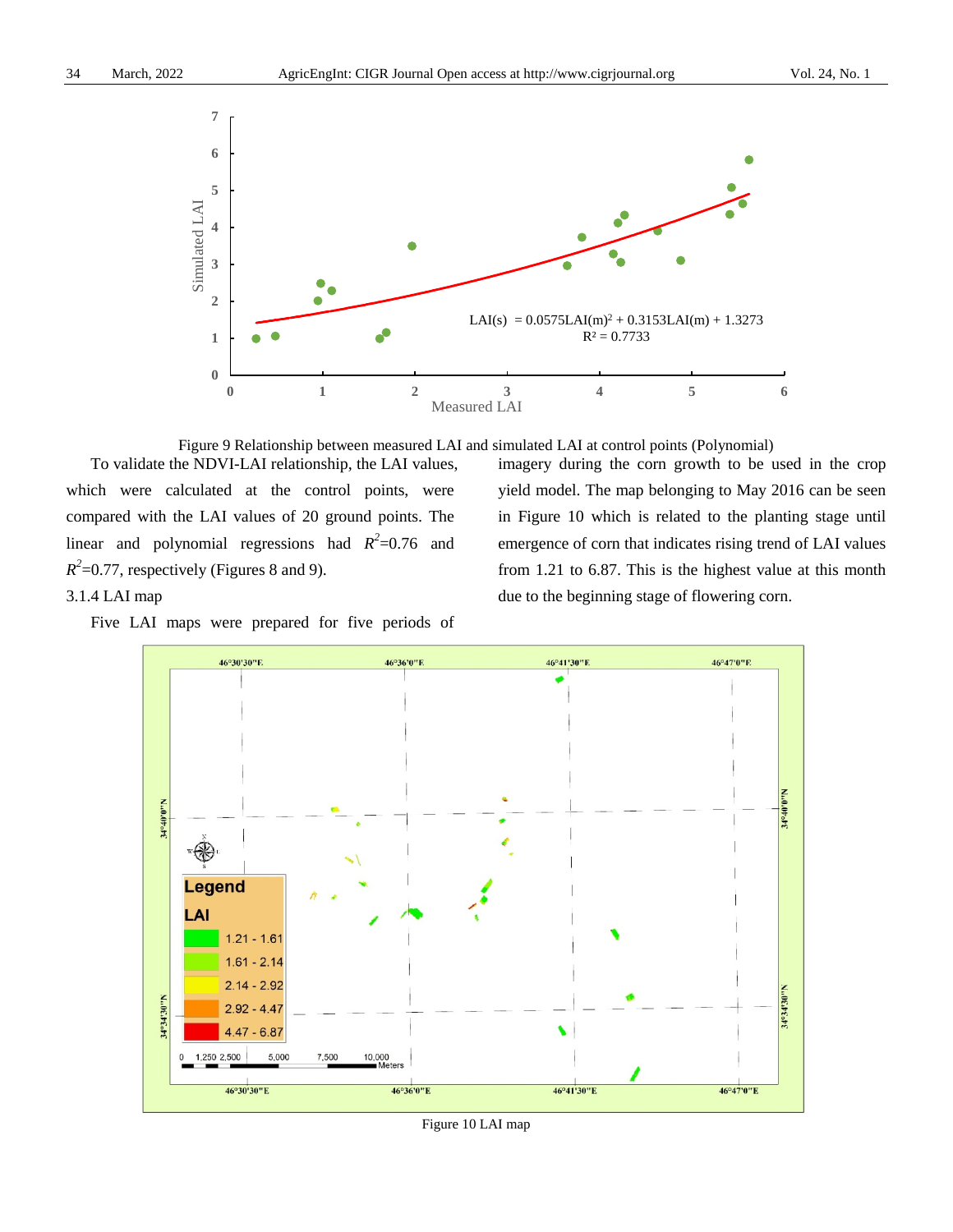## 3.1.5 Total solar radiation (R)

Since the meteorological stations do not harvest data from total radiation ( $M/m^{-2}$ ), the average of monthly solar radiations from Ravansar were collected. The total amount of daily radiation produced in the corn growth seasons (*W*  $h$   $m^{-2}$ ) was multiplied by 3.6 to be used in the model and converted to the unit  $(M/m^{-2})$  (Table 2).

| Table 2 Average monthly radiation |  |
|-----------------------------------|--|
|-----------------------------------|--|

|                                   | May   | June  | July  | <b>August</b> | <b>September</b> |
|-----------------------------------|-------|-------|-------|---------------|------------------|
| ${\bf R}$ ( <i>W</i> h $m^{-2}$ ) | 5.88  | 6.81  | 7.27  | 7.68          | 6.75             |
| $R(M/m^{-2})$                     | 21.16 | 24.51 | 26.17 | 27.64         | 24.3             |

## **3.2 Model calibration**

The crop-specific parameters were calculated for the GRAMI model as follows.

3.2.1 Extinction coefficient (K)

The K value was calculated using AccuPAR by measuring the higher and lower values of PAR for corn crops when visiting the farms. The calculated value of K for each image is shown in Table 3. There is an increasing trend for K values from spring to summer.

|  | Table 3 Calculated K value of images |  |  |  |  |
|--|--------------------------------------|--|--|--|--|
|--|--------------------------------------|--|--|--|--|

| May      | June          | July   | <b>August</b> | <b>September</b> |  |
|----------|---------------|--------|---------------|------------------|--|
| 0.06     | 0.12          | 0.64   | 0.72          | 0.8              |  |
| <b>.</b> | $\sim$ $\sim$ | $\sim$ |               |                  |  |

3.2.2 Light efficiency  $(E)$ 

 $\mathcal{E}$  (*g M* $I^{-1}$ ) was initially valued as the slope of the regression line between the dry biomass measured in the harvest season ( $gm^{-2}$ ) (M) and the total absorbed radiant energy (Q) for the sampled points. Figure 11 shows the behaviour of Q against the days that have elapsed after planting (DAP) to calculate the total PAR.



Figure 11 Total absorbed radiant energy (Q) versus the number of days after planting (DAP)

The information of 15 samples was used to determine Ԑ. The Q values were calculated for the above points.

**Table 4 Regression statistic results between Q and M**

| <b>Regression Statistics</b> |            |  |  |  |  |  |  |
|------------------------------|------------|--|--|--|--|--|--|
| <b>Multiple R</b>            | 0.99       |  |  |  |  |  |  |
| <b>R</b> Square              | 0.98       |  |  |  |  |  |  |
| <b>Adjusted R Square</b>     | 0.91       |  |  |  |  |  |  |
| <b>Standard Error</b>        | 1758.21    |  |  |  |  |  |  |
| $\boldsymbol{p}$ -value      | < 0.001    |  |  |  |  |  |  |
| <b>Observation</b>           | 15         |  |  |  |  |  |  |
| <b>Sum of Squares</b>        | 3175682883 |  |  |  |  |  |  |
| DF                           | 15         |  |  |  |  |  |  |
| F                            | 982.45     |  |  |  |  |  |  |

The linear regression was obtained between the weight of dry biomass  $(M)$  and the values of Q, which was  $E$ . The

 $R^2$  value was 0.98 and *p*-value<0.001 for 15 observations determine the level of trust in the predictions of the model using Q as the independent variable and M as the dependent one (Table 4).

|                | Coefficients | <b>Standard Error</b> |
|----------------|--------------|-----------------------|
| Intercept      |              |                       |
| $Q(MJ m^{-2})$ | 16.212       | 0.517                 |

The coefficients and the result of the effect of each independent variable on the dependent variables were calculated. Higher the coefficient results in higher the predictive power. The best number for the calibrated light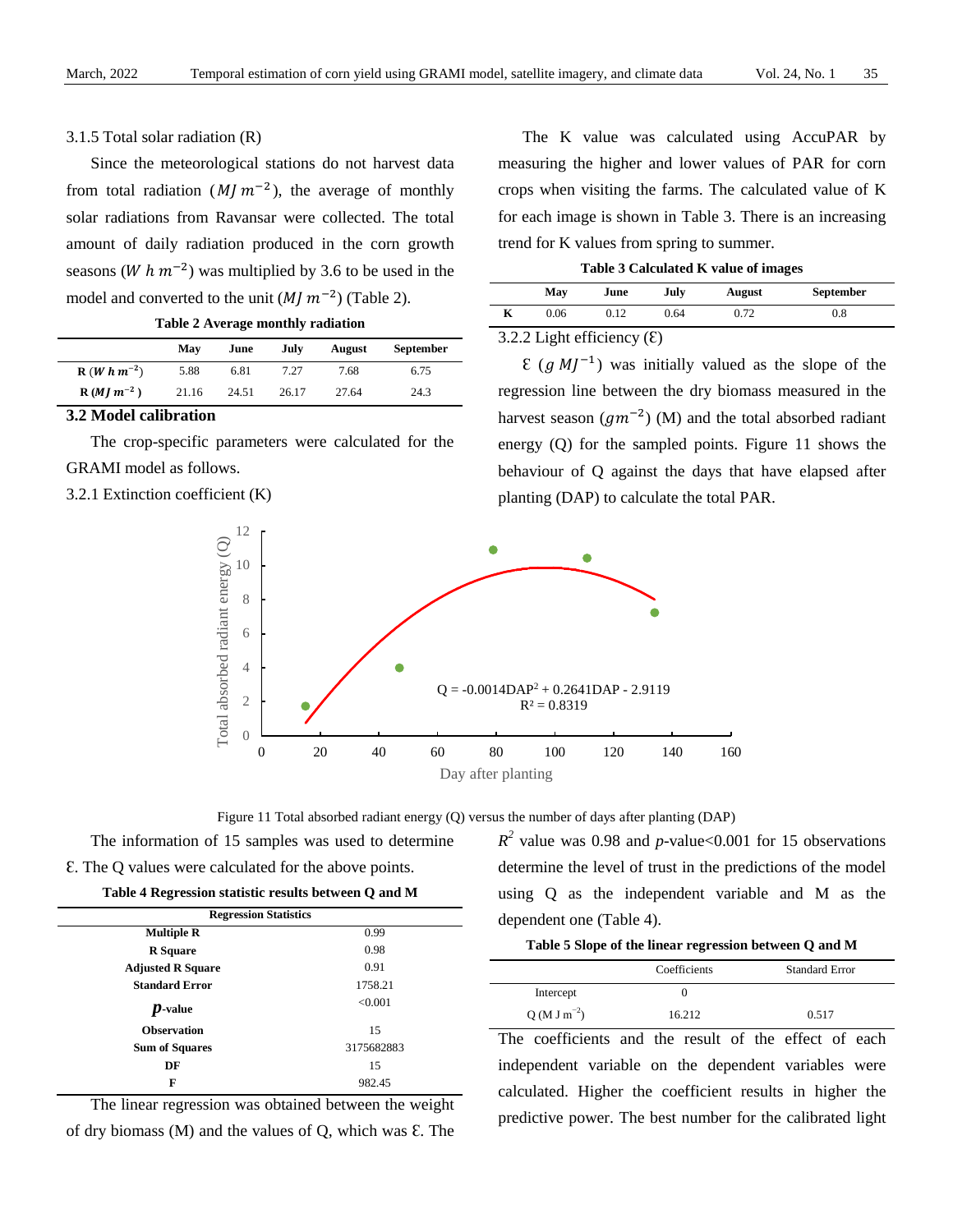efficiency is  $16.21$  MJ m<sup>-2</sup> in the above regression (Table 5).

## 3.2.3 Harvest index (HI)

In the physiological maturity stage, samples were prepared from each plot and the harvest index was obtained by establishing the linear regression between the dry weight of the seeds and the total biomass at harvest time for the sampled points.  $R^2 = 0.93$  was calculated between dry seed weight and total dry weight, and *p*<0.001 indicates that regression analysis can be utilised as reliable results for obtaining harvest index.

| Table 6 Error rate of corn production using GRAMI model |  |  |  |  |  |  |  |  |  |
|---------------------------------------------------------|--|--|--|--|--|--|--|--|--|
|---------------------------------------------------------|--|--|--|--|--|--|--|--|--|

|                              | May    | June   | July   | <b>August</b> | <b>September</b> |
|------------------------------|--------|--------|--------|---------------|------------------|
| Yield measured               | 8962.1 | 78534  | 8489.2 | 7650.47       | 8759.5           |
| $(\text{kg ha}^{-1})$        |        |        |        |               |                  |
| <b>Simulated vield</b>       | 7203.5 | 6249.6 | 6686.0 | 6448.1        | 7087.9           |
| $(\text{kg} \text{ha}^{-1})$ |        |        |        |               |                  |
| Error rate $(\% )$           | 19.6   | 20.4   | 21.2   | 157           | 19.0             |

The images were included in the model in five periods to prepare the pixel map. Corn fields' maps of Ravansar city prepared and used with five LAI images related to the five stages of corn crop growth. Then, the optimization

## **3.3 Model validation**

The mean crop of each of the five farms used in the validation was considered to be the simulated crop for evaluating the production error rate. The error rate of the GRAMI model in the estimation of the corn yield was calculated by comparing the land measurement data of the studied fields and values simulated by the model. Table 6 shows the error rates of using the model in the experimental fields. According to the results obtained in this study, the model is valid with a mean error of 19.21%.

parameters obtained for Ravansar corn obtained in this study were entered into the model. Finally, by applying the harvest index, the pixel map of the whole city was obtained. The map of corn yield in Figure 12 demonstrates five categories of corn yield estimation of the city classified from 2334.39 to 8375.18 kg ha<sup>-1</sup>, which is the prediction of yield estimated belonging to the year 2016 for the region.



Figure 12 Corn yield prediction map in Ravansar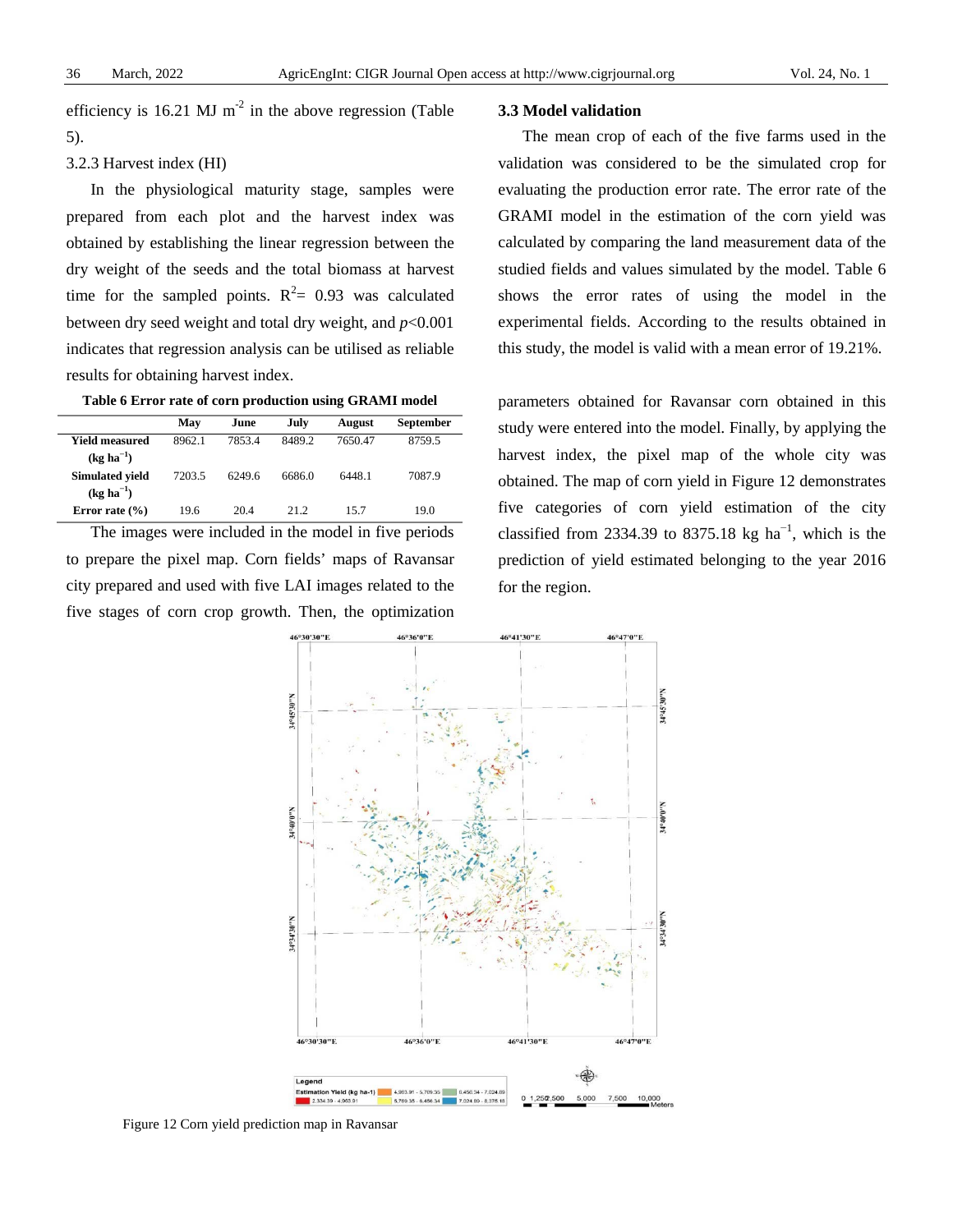## **4 Discussion**

The feasibility of the GRAMI-corn model for crop growth and grain yield estimation using Landsat 8 satellite images and atmospheric data was evaluated for a semi-arid area. Although twenty-five corn farms were selected to assess the practicality of the model, the predicted map of corn yield estimation of the whole city was obtained.

This research applied GRAMI model and climate data to estimate corn yield. Compared to other models and dataset that used the GRAMI model for crop monitoring, the finding of this research for corn estimation is acceptable. Using the SAFY-WB agrometeorological model along with optical and synthetic aperture radar satellite images and weather data (solar radiation, rainfall, air temperature, wind speed, and relative humidity) resulted in relative errors inferior to 13.95% ( $R^2 > 0.69$ ) [\(Yeom et al., 2018\)](#page-14-2). Another study employed the piecewise linear regression method with breakpoint and considered NDVI, soil moisture, surface temperature, and rainfall data for yield prediction of corn and soybean with promising results of  $R^2 = 0.78$  and  $R^2 = 0.86$ , respectively [\(Prasad et al., 2006\)](#page-13-21). Therefore, the absolute error and accuracy between the average estimated and the average observed yield values reported for this study (19.21% and 80.79%, respectively) certifies that integrating climatic data with the GRAMI model for corn estimation is effective.

Several studies have applied GRAMI model to estimate other crop yields such as wheat, cotton, rice, and sorghum. The absolute errors for wheat were 5.44% and 6.86% for two seasons [\(Padilla et al., 2012\)](#page-13-11), 5.8% [\(Maas,](#page-13-19)  [1993c\)](#page-13-19), and with final yield estimation of 25.9% [\(Atzberger and Eilers, 2011\)](#page-12-3). The absolute errors for grain sorghum was 2% [\(Maas, 1988a](#page-13-22), [1988b](#page-13-23)). Additionally, applying GRAMI model for rice demonstrated significant range of accuracy. Examples of these implementations are the standard errors of 0.45, 0.27, and 0.52 between simulated and measured mean values obtained from paired *t*-tests ( $\alpha$  = 0.05) by using coverage of unmanned aerial

vehicle (UAV) and RapidEye satellite images [\(Kim et al.,](#page-13-15)  [2017\)](#page-13-15) and standard errors of 0.183, 0.075, and 0.101 between simulated and observed paddy yields obtained from *t*-testing procedure using Geostationary Ocean Color Imager (GOCI) and MODIS combined with meteorological parameters such as solar insolation and air temperature [\(Yeom et al., 2018\)](#page-14-2). These result justify the performance of GRAMI rice model for paddy rice's growth estimation [\(Yeom et al., 2015\)](#page-14-7). Therefore, the *p*value (<0.05),  $R^2$  (0.81, 0.77, 0.98, and 0.93), and standard deviation (1.91) obtained in the relevant steps were rational and trustworthy in this research.

A number of factors can contribute to the magnitude of estimation errors for corn fields that can stem from the characteristics of the corn in using different models and parameters, using only one type of satellite imagery, one year for assessment, limited ground and satellite parameters, not using multiple VIs, or human and machine errors. For example, yield values reported by farmers can result in estimation errors in this study. However, estimation of corn using GRAMI model incorporated with meteorological data has not been applied for higher evaluation and calibration. The results showed that the GRAMI-corn model successfully estimated grain yield of corn by map projections over the studied period. The GRAMI model with the ability to perform within-season calibration reproduces crop growth and grain yields using remotely sensed data. Thereby, it is functional for monitoring crop growth conditions and determining grain yield. Minimizing the error between simulated and observed canopy growth variables was justified by combining the GRAMI-corn model and LAI value [\(Kim et](#page-13-4)  [al., 2015\)](#page-13-4). However, the final accuracy can be increased if high-resolution satellites images are coupled with other remote sensing data and ground measurements.

## **5 Conclusion**

A GRAMI model was developed for temporally monitoring corn yields at regional scale. In this context, the use of climate data combined with satellite imagery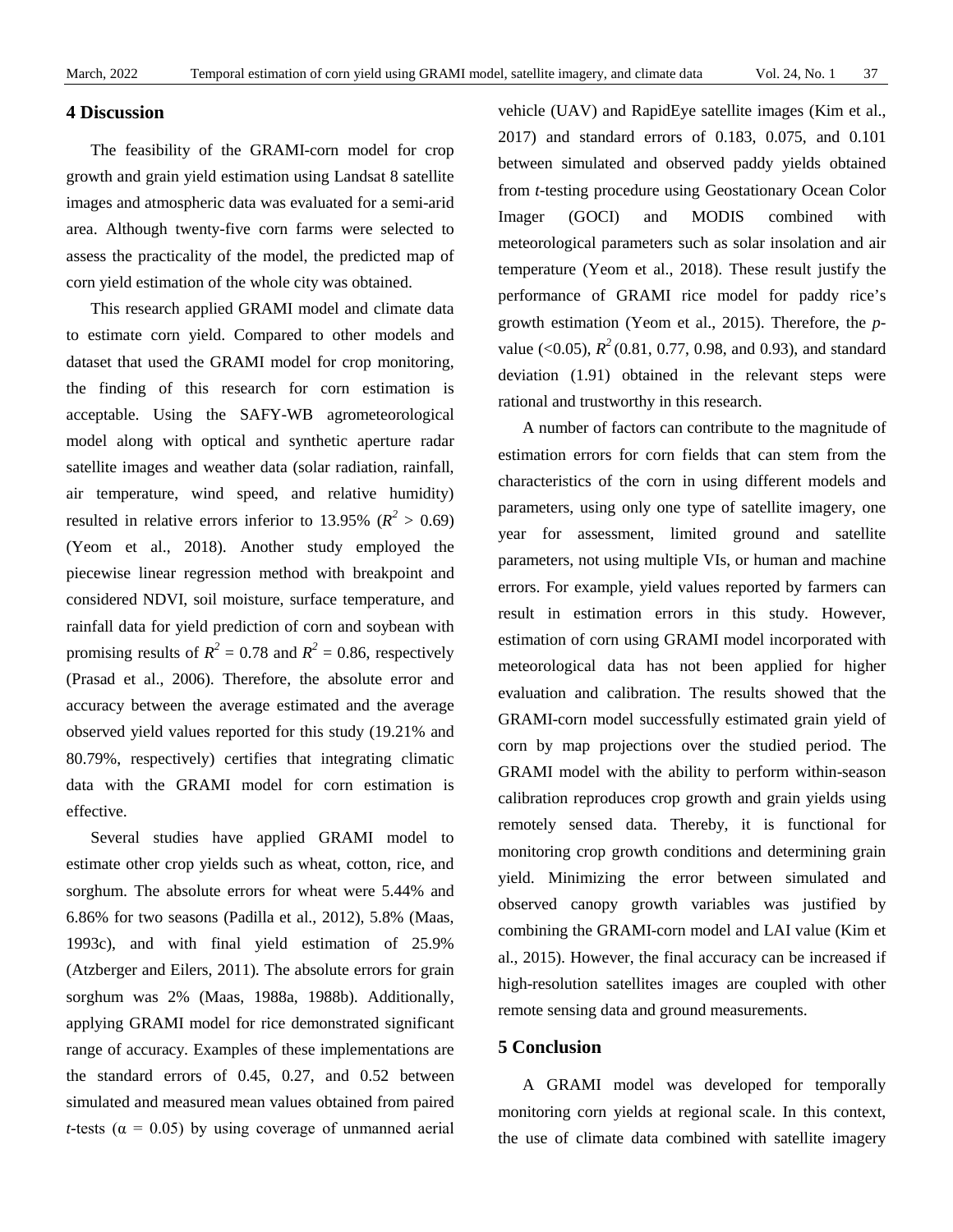and ground data constitutes a useful tool for accurate monitoring of corn yields. Results of temporal monitoring corn yields over five months in a semiarid region in Western Iran (the city Ravansar) using this model demonstrated reasonable consistency between observed and estimated yields. In terms of model accuracy, the average amount that a field is under- or over-estimated as corn yield is approximately 19% of the average five months yield observation for the region. It was shown that, the spatial and temporal features for corn yield estimation is sensitive to meteorological factors, as it has been proved in literature for other agricultural products too. In conclusion, the GRAMI-corn model enriched by climate data and calibrated using satellite imagery become a useful tool to be exerted to wide agroclimatic areas and to be extended to additional crops. For future studies, the GRAMI model performance can be examined and incorporated with other acceptable models especially for corn yield estimation in tropical and sub-tropical regions and areas with different environmental and climatic conditions, various soil and other required factors related to crop growth with agroclimatic constraints. More accurate local climatic measurements (temperature, radiation, etc.), collected from networked weather stations, can calibrate the model to consider for a good estimate of crop yields.

#### **References**

- <span id="page-12-8"></span>Alharbi, S., W. R. Raun, D. B. Arnall, and H. Zhang. 2019. Prediction of maize (*Zea mays* L.) population using normalized-difference vegetative index (NDVI) and coefficient of variation (CV). *Journal of Plant Nutrition*, 42(6): 673-679.
- <span id="page-12-7"></span>Ameline, M., R. Fieuzal, J. Betbeder, J. F. Berthoumieu, and F. Baup. 2018. Estimation of corn yield by assimilating SAR and optical time series into a simplified agro-meteorological Model: from diagnostic to forecast. *IEEE Journal of Selected Topics in Applied Earth Observations and Remote Sensing,* 11(12): 4747-4760.
- <span id="page-12-3"></span>Atzberger, C., and P. H. C. Eilers. 2011. Evaluating the effectiveness of smoothing algorithms in the absence of ground reference

measurements. *International Journal of Remote Sensing,* 32(13): 3689-3709.

- <span id="page-12-11"></span>Basso, B., and L. Liu. 2019. Seasonal crop yield forecast: Methods, applications, and accuracies. *In Advances in Agronomy*, vol. 154, ed. D. L. Sparks, ch. 4, 201-255*.* United States: Academic Press.
- <span id="page-12-12"></span>Butler, E. E., and P. Huybers. 2013. Adaptation of US maize to temperature variations. *Nature Climate Change*, 3(1): 68-72.
- <span id="page-12-13"></span>Climate-Data. 2016. Climate data for cities worldwide. Available: https://en.climate-data.org/. Accessed 1 November 2016.
- <span id="page-12-14"></span>Curran, P. J. 1994. Imaging spectrometry. *Progress in Physical Geography*, 18(2): 247-266.
- <span id="page-12-2"></span>Dahikar, S. S., and S. V. Rode. 2014. Agricultural crop yield prediction using artificial neural network approach. *International Journal of Innovative Research in Electrical, Electronics, Instrumentation and Control Engineering*, 2(1): 683-686.
- <span id="page-12-5"></span>Di Paola, A., R. Valentini, and M. Santini. 2016. An overview of available crop growth and yield models for studies and assessments in agriculture. *Journal of the Science of Food and Agriculture*, 96(3): 709-714.
- <span id="page-12-0"></span>Doraiswamy, P. C., S. Moulin, P. W. Cook, and A. Stern. 2003. Crop yield assessment from remote sensing. *Photogrammetric Engineering & Remote Sensing*, 69(6): 665-674.
- <span id="page-12-4"></span>Drusch, M., U. Del Bello, S. Carlier, O. Colin, V. Fernandez, F. Gascon, B. Hoersch, C. Isola, P. Laberinti, P. Martimort, A. Meygret, F. Spoto, O. Sy, F. Marchese, and P. Bargellini. 2012. Sentinel-2: ESA's optical high-resolution mission for gmes operational services. *Remote Sensing of Environment*, 120: 25-36.
- <span id="page-12-1"></span>FAOSTAT. 2016. Food and agriculture data. Available: [http://www.fao.org/faostat/en/#data/QC/visualize.](http://www.fao.org/faostat/en/%23data/QC/visualize) Accessed 23 May 2018.
- <span id="page-12-6"></span>Hoefsloot, P., A. V. Ines, J. C. V. Dam, G. Duveiller, F. Kayitakire, and J. Hansen. 2012. Combining crop models and remote sensing for yield prediction: Concepts, applications and challenges for heterogeneous smallholder environments. Report of CCFAS-JRC Workshop at Joint Research Centre. Luxembourg: Publications Office of the European Union.
- <span id="page-12-9"></span>Jeong, S., J. Ko, J. Choi, W. Xue, and J. M. Yeom. 2018a. Application of an unmanned aerial system for monitoring paddy productivity using the GRAMI-rice model. *International Journal of Remote Sensing*, 39(8): 2441-2462.
- <span id="page-12-10"></span>Jeong, S., J. Ko, M. Kang, J. Yeom, C. T. Ng, S. H. Lee, Y. G. Lee, and H. Y. Kim. 2020. Geographical variations in gross primary production and evapotranspiration of paddy rice in the Korean Peninsula. *Science of The Total Environment*, 714: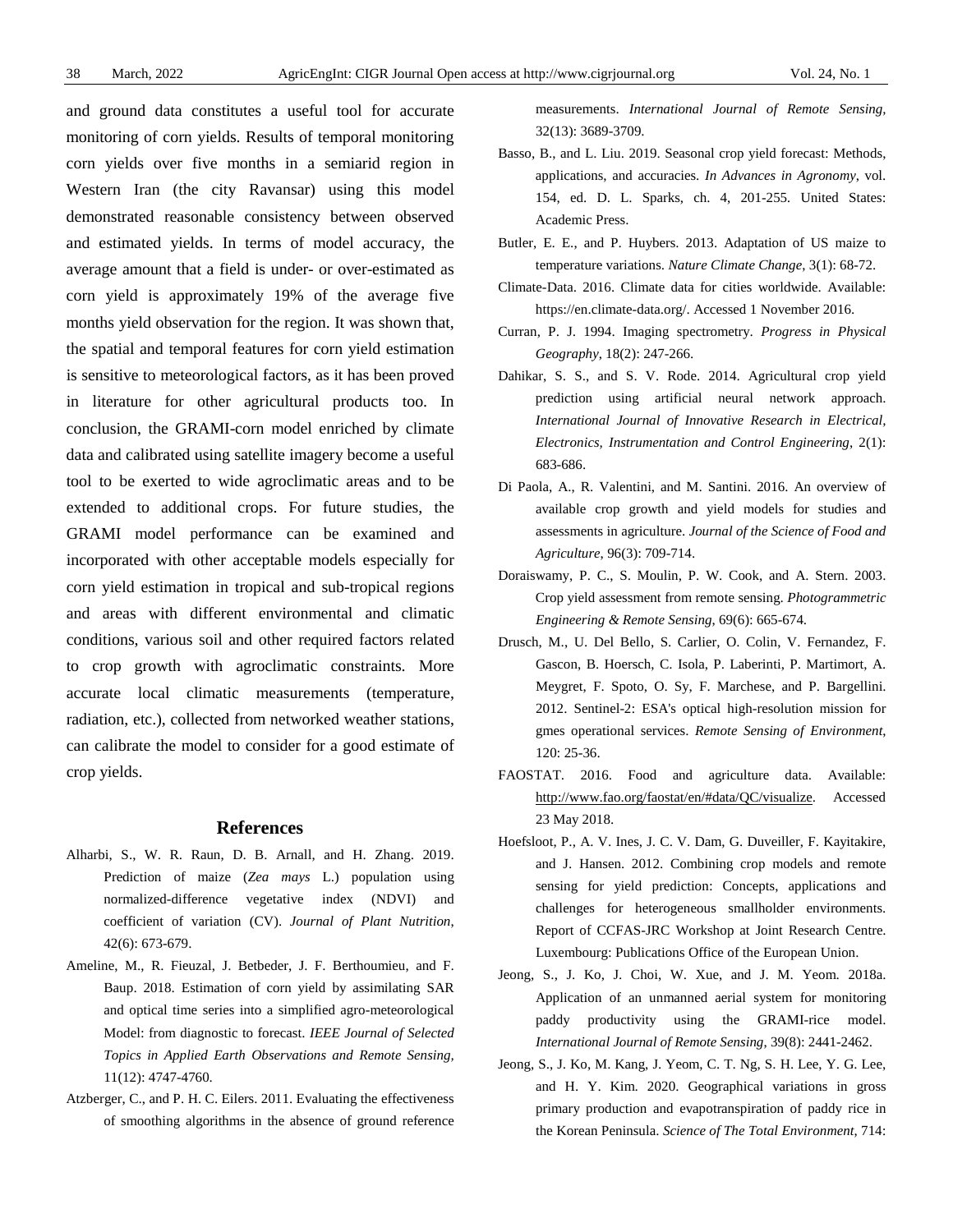136632.

- <span id="page-13-5"></span>Jeong, S., J. Ko, and J. M. Yeom. 2018b. Nationwide projection of rice yield using a crop model integrated with geostationary satellite imagery: A case study in South Korea. *Remote Sensing*, 10(10): 1665.
- <span id="page-13-18"></span>Kamir, E., F. Waldner, and Z. Hochman. 2020. Estimating wheat yields in Australia using climate records, satellite image time series and machine learning methods. *ISPRS Journal of Photogrammetry and Remote Sensing*, 160: 124-135.
- <span id="page-13-0"></span>Khaki, S., L. Wang, and S. V. Archontoulis. 2020. A cnn-rnn framework for crop yield prediction. *Frontiers in Plant Science*, 10: 1750.
- <span id="page-13-4"></span>Kim, H., J. Ko, S. Jeong, J. Yeom, J. O. Ban, and H. Y. Kim. 2015. Simulation and mapping of rice growth and yield based on remote sensing. *Journal of Applied Remote Sensing*, 9(1): 096067.
- <span id="page-13-15"></span>Kim, M., J. Ko, S. Jeong, J. M. Yeom, and H. O. Kim. 2017. Monitoring canopy growth and grain yield of paddy rice in South Korea by using the GRAMI model and high spatial resolution imagery. *GIScience & Remote Sensing*, 54(4): 534- 551.
- <span id="page-13-10"></span>Ko, J., S. J. Maas, R. J. Lascano, and D. Wanjura. 2005. Modification of the GRAMI model for cotton. *Agronomy Journal*, 97(5): 1374-1379.
- <span id="page-13-23"></span>Maas, S. J. 1988a. Using satellite data to improve model estimates of crop yield. *Agronomy Journal*, 80(4): 655-662.
- <span id="page-13-22"></span>Maas, S. J. 1988b. Use of remotely-sensed information in agricultural crop growth models. *Ecological Modelling*, 41(3- 4): 247-268.
- <span id="page-13-12"></span>Maas, S. J. 1992. GRAMI: A crop growth model that can use remotely sensed information. Weslaco, TX: ARS-US Department of Agriculture, Agricultural Research Service (USA).
- <span id="page-13-13"></span>Maas, S. J. 1993a. Parameterized model of gramineous crop growth: I. Leaf Area and dry mass simulation. *Agronomy Journal*, 85(2): 348-353.
- <span id="page-13-14"></span>Maas, S. J. 1993b. Parameterized model of gramineous crop growth: II. Within-season simulation calibration. *Agronomy Journal*, 85(2): 354-358.
- <span id="page-13-19"></span>Maas, S. J. 1993c. Within-season calibration of modeled wheat growth using remote sensing and field sampling. *Agronomy Journal*, 85(3): 669-672.
- <span id="page-13-20"></span>Monteith, J., and M. Unsworth. 2013. *Principles of Environmental Physics: Plants, Animals, and the Atmosphere.* 4<sup>th</sup> ed. Burlington, MA: Academic Press.
- <span id="page-13-7"></span>Moran, M. S., S. J. Maas, and P. J. Pinter Jr. 1995. Combining remote sensing and modeling for estimating surface

evaporation and biomass production. *Remote Sensing Reviews*, 12(3-4): 335-353.

- <span id="page-13-6"></span>Moulin, S., A. Bondeau, and R. Delecolle. 1998. Combining agricultural crop models and satellite observations: From field to regional scales. *International Journal of Remote Sensing*, 19(6): 1021-1036.
- <span id="page-13-3"></span>Nguyen, V. C., S. Jeong, J. Ko, C. T. Ng, and J. Yeom. 2019. Mathematical integration of remotely-sensed information into a crop modelling process for mapping crop productivity. *Remote Sensing*, 11(18): 2131.
- <span id="page-13-9"></span>Oteng-Darko, P., S. Yeboah, S. N. T. Addy, S. Amponsah, and E. O. Danquah. 2013. Crop modeling: A tool for agricultural research–A review. *Journal of Agricultural Research Development*, 2(1): 1-6.
- <span id="page-13-11"></span>Padilla, F. L. M., S. J. Maas, M. P. González-Dugo, F. Mansilla, N. Rajan, P. Gavilán, and J. Domínguez. 2012. Monitoring regional wheat yield in Southern Spain using the GRAMI model and satellite imagery. *Field Crops Research*, 130: 145- 154.
- <span id="page-13-21"></span>Prasad, A. K., L. Chai, R. P. Singh, and M. Kafatos. 2006. Crop yield estimation model for Iowa using remote sensing and surface parameters. *International Journal of Applied Earth Observation and Geoinformation*, 8(1): 26-33.
- <span id="page-13-8"></span>Rauff, K. O., and R. Bello. 2015. A review of crop growth simulation models as tools for agricultural meteorology. *Agricultural Sciences*, 6(9): 1098-1105.
- <span id="page-13-2"></span>Roy, D. P., M. A. Wulder, T. R. Loveland, C. E. Woodcock, R. G. Allen, M. C. Anderson, D. Helder, J. R. Irons, D. M. Johnson, R. Kennedy, T. A. Scambos, C. B. Schaaf, J. R. Schott, Y. Sheng, E. F. Vermote, A. S. Belward, R. Bindschadler, W. B. Cohen, F. Gao, J. D. Hipple, P. Hostert, J. Huntington, C. O. Justice, A. Kilic, V. Kovalskyy, Z. P. Lee, L. Lymburner, J. G. Masek, J. McCorkel, Y. Shuai, R. Trezza, J. Vogelmann, R. H. Wynne, and Z. Zhu. 2014. Landsat-8: Science and product vision for terrestrial global change research. *Remote Sensing of Environment*, 145: 154-172.
- <span id="page-13-1"></span>Sharif, M., and A. A. Alesheikh. 2018. Context-aware movement analytics: implications, taxonomy, and design framework. *WIREs Data Mining and Knowledge Discovery*, 8(1): e1233.
- <span id="page-13-17"></span>Shawon, A. R., J. Ko, B. Ha, S. Jeong, D. K. Kim, and H.-Y. Kim. 2020. Assessment of a proximal sensing-integrated crop model for simulation of soybean growth and yield. *Remote Sensing*, 12(3): 410.
- <span id="page-13-16"></span>Tashayo, B., A. Honarbakhsh, M. Akbari, and M. Eftekhari. 2020. Land suitability assessment for maize farming using a GIS-AHP method for a semi- arid region, Iran. *Journal of the Saudi Society of Agricultural Sciences*, 19(5): 332-338.